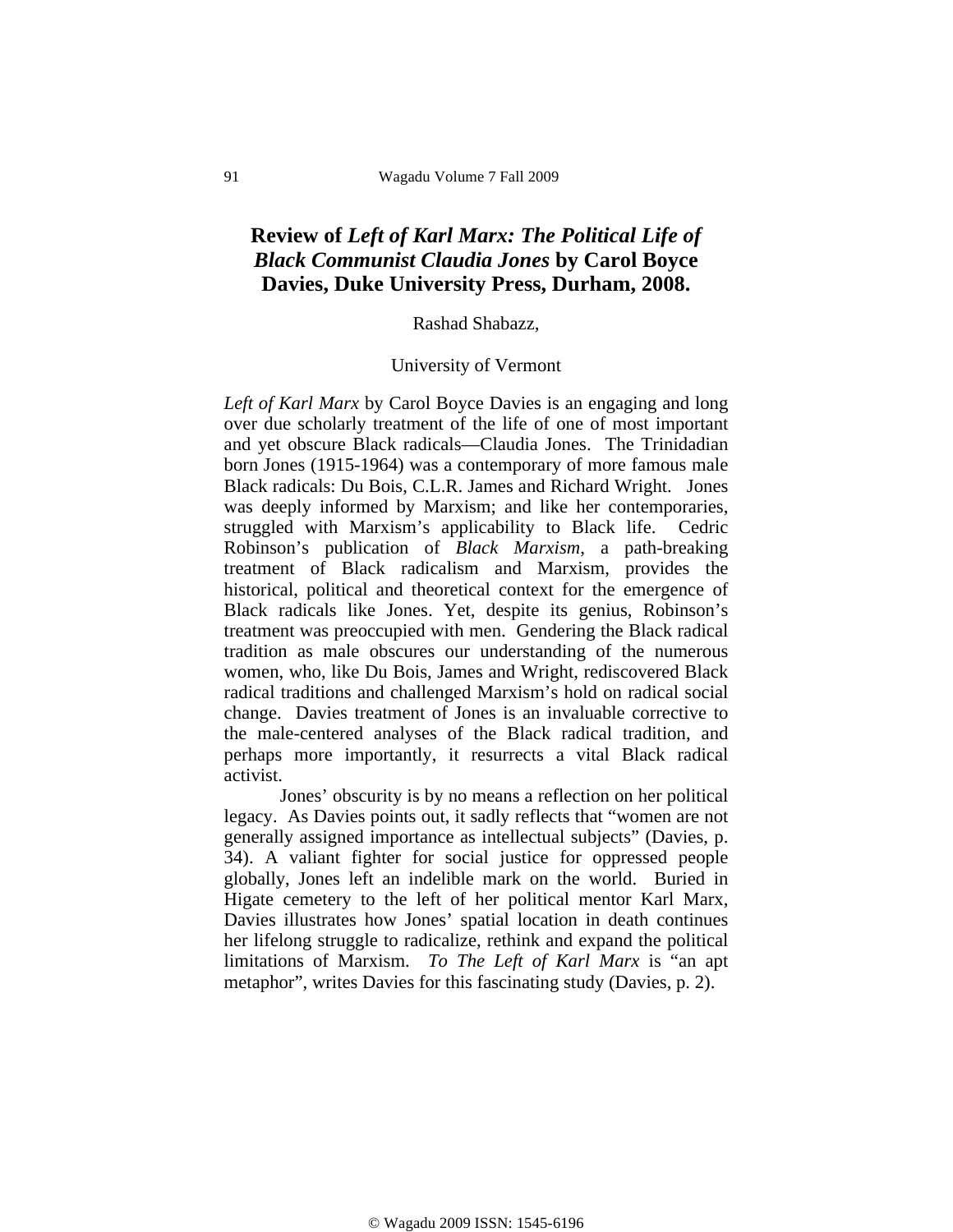Early in the text Davies argues, her book is not a biography. *Left of Karl Marx* is part of a unique tradition of critical studies of political figures and artists. Davies' study is reminiscent of *Saint Genet*, Jean-Paul Sartre's critical biography of playwright Jean Genet. Part biography, part philosophical treaties and part literary criticism, *Saint Genet* uses biography to explore the art and politics of Genet. Through examining Genet, one gets a sense of France in the post-War years. *Left of Karl Marx* is part political biography, part Black diasporic analysis and part Black feminist critique. Like *Saint Genet*, Davies uses Jones' life to unpack the complex political terrain of the mid-twentieth century. Examining the political life of Jones acquaints readers with the radical politics Blacks participated in. Davies denies the links to biography to assure readers, particularly those in academia, that her study is scholarly in its approach and rigorous in its engagement. However, biography is undeniably an important element of her study and does not detract from its rigor nor diminish its scholarship; rather it adds a dynamic interstice to Jones' political and intellectual excavation. Thoroughly researched, Davis treatment of Jones connects her elusive and fragmented life. Scholars and students across disciplines will find something useful in this book. Historians will find Davies archival research pulled from, like Jones herself, multiple sites across the western world, worthy of praise. Moreover, they will find her impact on Black radicalism fascinating. For feminists, this study of Jones represents an expansion of the theories and figures that define the field. For Black Studies, *Left of Karl Marx* is an invaluable study that demands the field reevaluate its overemphasis on race and make gender and sexuality central.

By unearthing Jones' prison writing, Davies broadens the literary cannon of writings produced by Black prisoners. George Jackson, Assata Shakur, Angela Y. Davis**.** and Mumia Abu-Jamal, loom large in Black American prison literature. Davies excavation of Jones' prison writing not only alters how we historicize this literature, but also situates it within a diasporic framework. Moreover, Davies analysis regarding the ways deportation acted as an extended incarceration for Jones, enables researchers of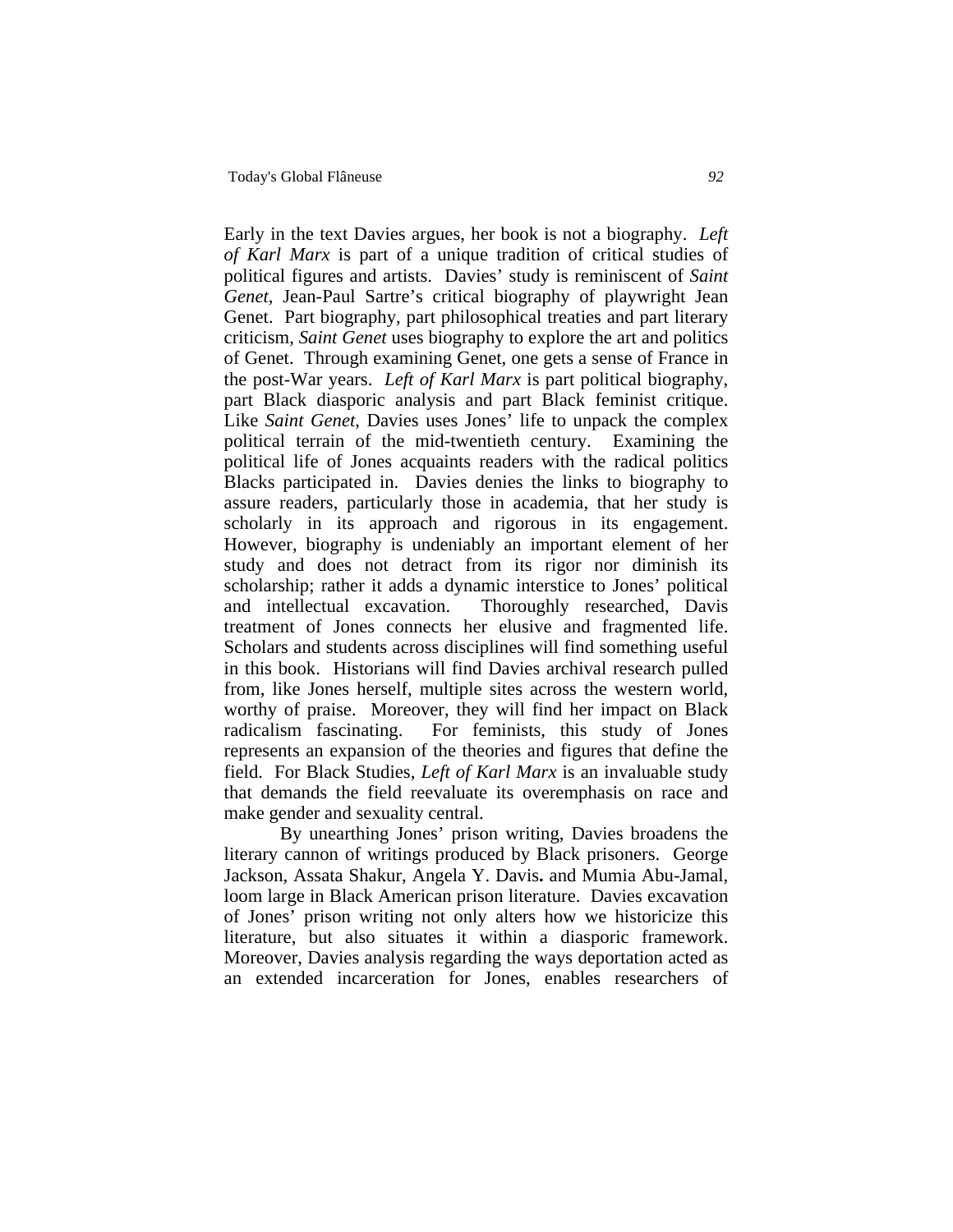prisoner writing to expand the carceral literary canon and complicate notions that the prison is the only site for prison writing.

At times, *Left of Karl Marx* goes awry. For example, in the introduction, Davies critiques U.S. Black feminisms for what she terms its rootededness in "its own particular domestic boarders" (Davies, p. 16). Davies critique pushes U.S. Black feminists forward by demanding that it extend itself to women of color across the global south; a position that Black feminists like Jackie Alexander have spent much time calling for. Yet, her critiques are at times unsympathetic to the racial and gender terrain Black feminists have and continue to respond to. Indeed, the terms on which Black feminists engage hegemonic masculinity and white supremacy are grounded on their particular articulation in North America. Nevertheless, Davies is able to use this tension productively to theorize the ways in which U.S. Black feminists have and remain complicit in the scholarly erasure of Jones. On the other hand, there is much to be said about the ways in which the anti-communist movement of the 1940's and 1950's ensured her erasure. It was not until the radicalizing of the Black freedom movement in the late 1960's and the emergence of Angela Davis, that public discourse about communism, particularly its relevance to Black peoples lives was altered, by which time, Jones had been neatly buried under decades of anticommunism.

Davies study of Jones could have been greatly enhanced by a sustained engagement with Marxism. While she rightly critiques Marx and Marxism for its white male universality, she does not take up Marxist theory and demonstrate exactly how Marxism erases the particular oppressive formations of woman of color. Here, her metaphor loses its analytical strength. Davies could have more forcefully made her case and utilized her metaphor better by having an ongoing conversation (in the way that Jones did throughout her life) with Marx and the limits of Marxist theory.

 Overall, *Left of Karl Marx* is a fascinating study of a political figure that deserves recognition. Carol Boyce Davies has done a service to Black Studies and Women and Gender Studies by